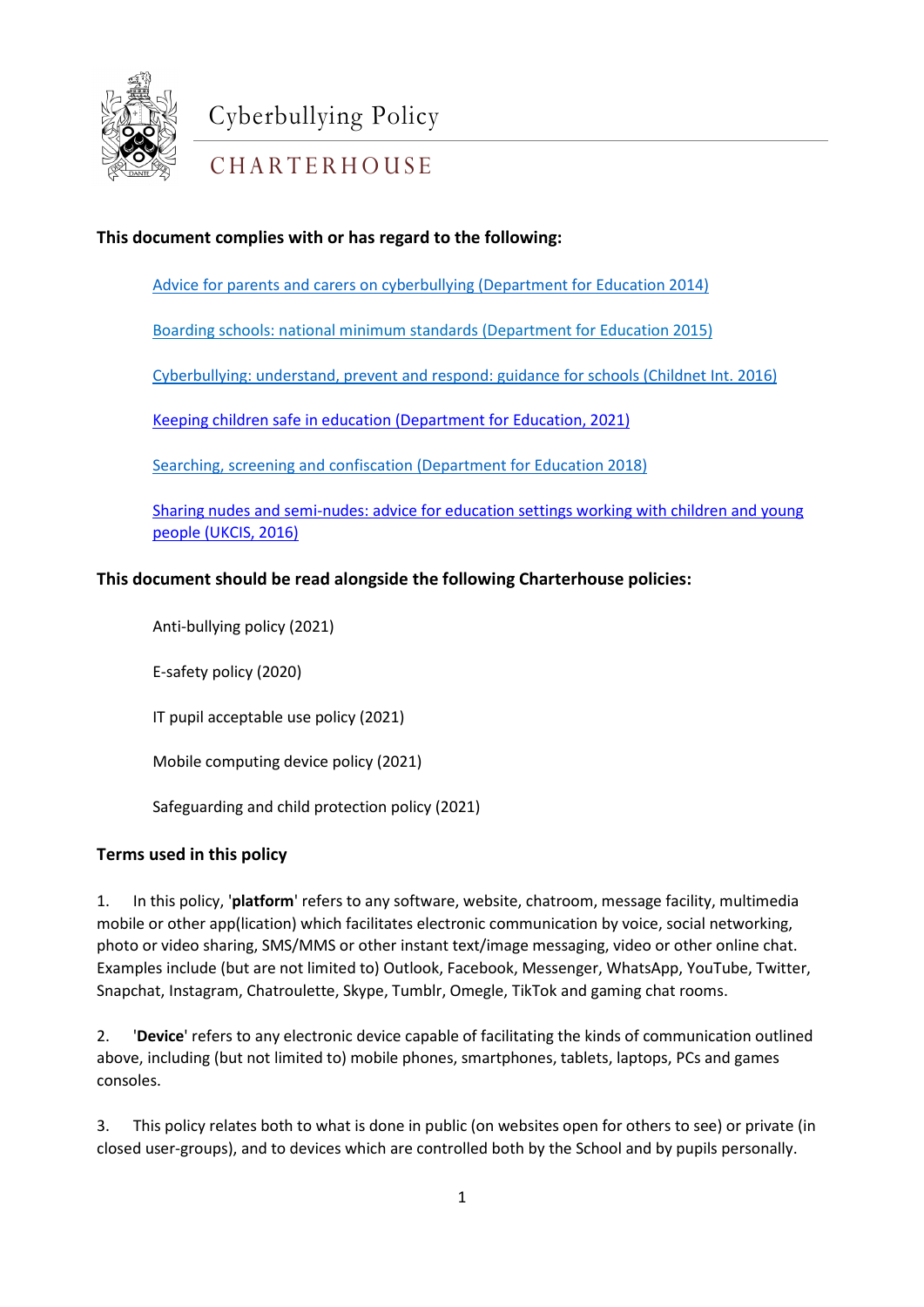

## CHARTERHOUSE

#### **How we define 'cyberbullying' at Charterhouse**

4. Cyberbullying is the use of modern electronic technology to bully other people. Although it might provide a new temptation, the technology itself is not the problem, and in one sense cyberbullying is a variety of bullying which is no different from any other. The effects on the victim are much the same: damage to self esteem and self-confidence, with possible severe and long-lasting consequences for mental health and wellbeing, in the worst cases leading to self-harm and suicide.

5. As with conventional bullying, cyberbullying is often linked to discrimination on the basis of perceptions about gender, race, faith, sexual identity or special educational needs and disabilities.

6. As such, everything which is said in the school's main Anti-bullying policy about the definition and procedures for dealing with conventional bullying also applies to cyberbullying. Thus, cyberbullying is behaviour which

- hurts or distresses another pupil,
- is repeated, or part of a broader movement, and
- is based on an imbalance of power.

7. However, there are clearly distinct differences, too. For example, in conventional bullying an 'imbalance of power' may mean that the bully is physically larger than the victim, whereas in cyberspace one person doesn't need to be bigger than the other — he or she just needs to have (for example) power over images or information which the other person doesn't want shared.

#### **The aim of this policy**

8. Charterhouse aims to eradicate bullying from the School community, and from the personal and professional conduct of its pupils in their lives beyond the School.

9. That aside, the reason why we need a separate cyberbullying policy is that the nature of much modern technology means the School's response to the problem has to be in large part educational. This means ensuring that staff and pupils are well-informed about the issues surrounding cyberbullying. A good part of the purpose of this policy, then, is not so much to define 'procedure' (although that is covered later), but to provide information for all members of the School community outlining the features of cyberbullying which are different and distinctive.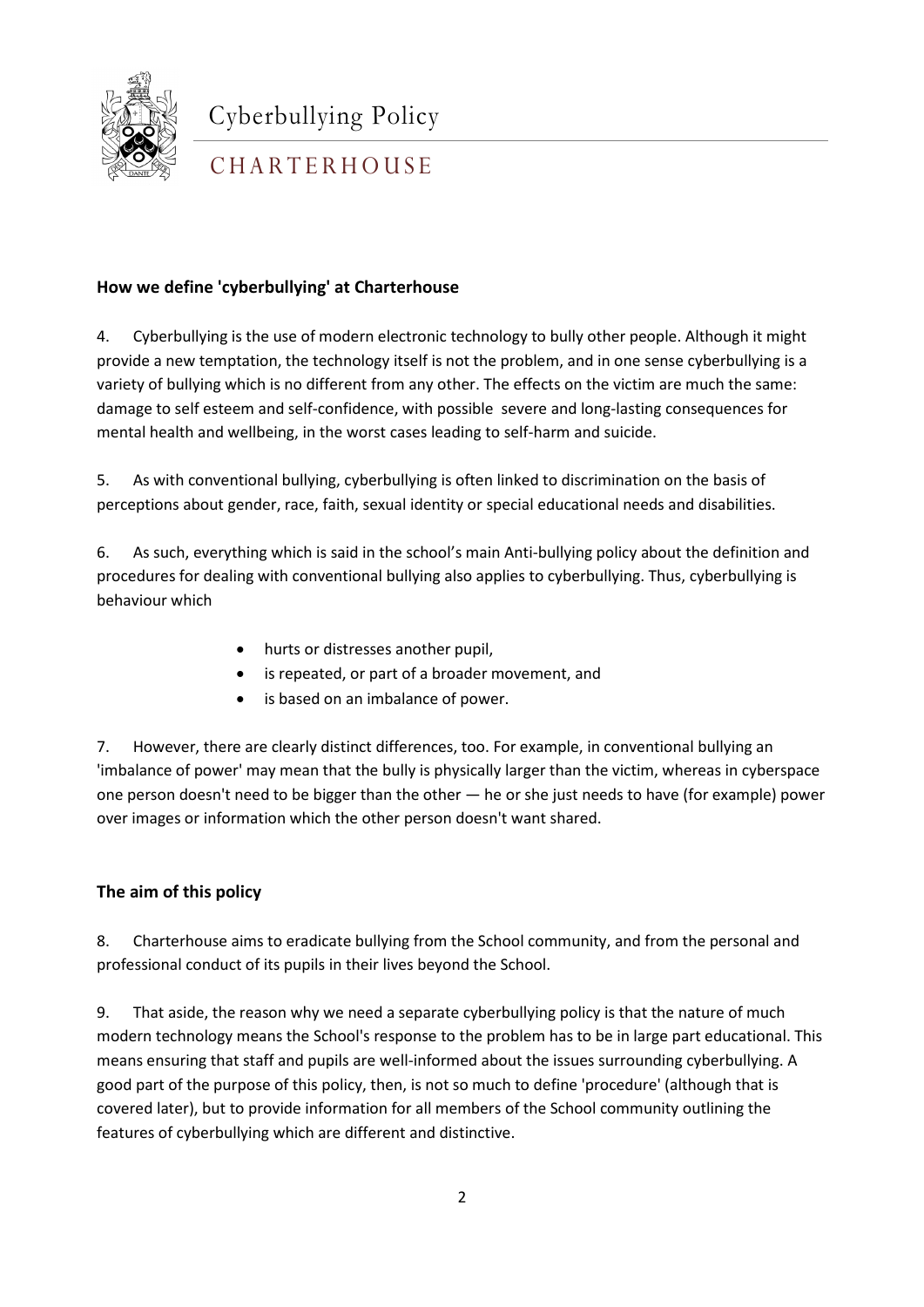

## **CHARTERHOUSE**

#### **Some key differences between cyberbullying and conventional bullying**

10. Unlike conventional bullying, electronic communications devices and platforms are a relatively new social phenomenon. Users are still learning how to behave, and supervisors how to respond.

11. These devices and platforms present a huge variety of temptations for one person to mistreat another, with some websites and apps even seeming positively to promote such behaviour.

12. The virtual world seems to be regarded differently, meaning that on occasion people who would not treat others badly face-to-face feel somehow able to do so in cyberspace.

13. Even though cyberbullying can be an extension of conventional bullying, the circulation of messages or images in itself is almost too easy, meaning that people do not always think before indulging in behaviour which they might not have indulged in otherwise.

14. Electronic communication is also incredibly efficient, meaning cyberbullies can distribute messages and images rapidly to a wide audience. This in turn means that people who would normally be called 'bystanders' in conventional bullying situations now become 'accessories' to cyberbullying, often without realising it, because they are drawn into sharing the messages and images in an even wider circulation.

15. Potentially, thus, the number of people who observe the bullying going on (or take part in it) is much larger than usual, and it may travel quickly beyond the School community. In some cases individuals are cyberbullied by people they have never met.

anonymously. Obviously this can make it very difficult for the School (or other authorities) to identify<br>accepted to the second line and the second for the second leading to the second state of the second to the second 16. Unlike conventional bullying, the manner of distribution means that the person who created the original message or image is (potentially) invisible, and in some cases cyberbullying is generated perpetrators, especially when they are acting from remote locations or foreign countries.

17. Cyberbullying is also unusual in that, in the real world, it can be pervasive and invasive, meaning that it can potentially reach victims at all times and in all places, even those in which they would normally feel safe and secure.

18. Whereas in a school it is relatively difficult for a pupil to bully a member of staff in a conventional sense, it becomes much easier online, for example by leaving defamatory remarks on teacher-rating websites. Thus, in a school, members of staff can become victims of cyberbullying.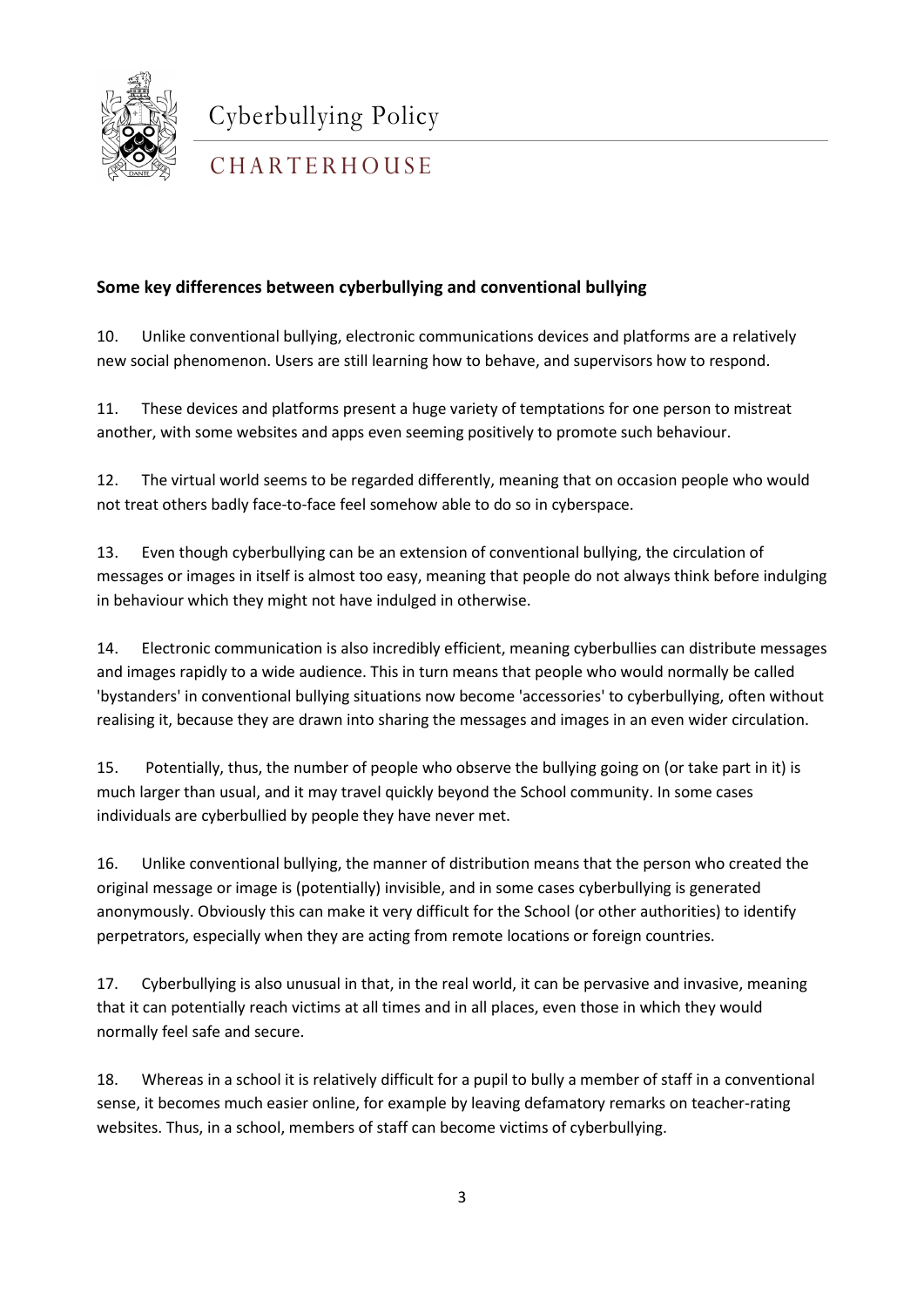

## CHARTERHOUSE

#### **The laws relevant to cyberbullying**

19. The last significant difference is that in the UK, conventional bullying (as distinct from abuse) is not in itself illegal, but cyberbullying can be illegal, due to the variety of laws which cover online behaviour:

- The Protection of Children Act 1978 (as amended by the Sexual Offences Act 2003) makes it illegal to make, possess, show or distribute indecent images of anyone under 18.
- The Public order Act 1986 makes it an offence "to display any writing, sign or other visible representation which is threatening or abusive within the hearing or sight of a person likely to be caused harassment, alarm or distress thereby."
- The Malicious Communications Act 1988 makes it illegal to send or deliver anything (including electronic communications) "for the purpose of causing distress or anxiety".
- The Computer Misuse Act 1990 makes it an offence to access or modify someone else's computer or data without their permission.
- The Protection from Harassment Act 1997 makes it illegal to pursue any form of persistent conduct which, in causing another person alarm or distress, amounts to harassment.
- The Data Protection Act 1998 makes it an offence to store or post certain types of information about other people (including images) without their permission.
- The Communications Act 2003 makes it illegal to send (or re-send) over a social media network any message which is grossly offensive, indecent, obscene or menacing.

 $20.$ 20. Under the Education Act 2011, persons authorised by a head teacher can confiscate an electronic device if they think it has been used to commit an offence like one of those listed above, or otherwise break school rules. If they have good reason to do so, they can then examine any data or files the device contains.

21. Where sexual imagery is concerned, however, staff at Charterhouse work in line with guidance provided by a government agency, the UK Council for Child Internet Safety, which means that they will not ask to view youth-produced sexual images if doing so would cause harm or distress to a pupil.

22. If a member of staff believes that any kind of criminal offence has been committed, the School will inform the police.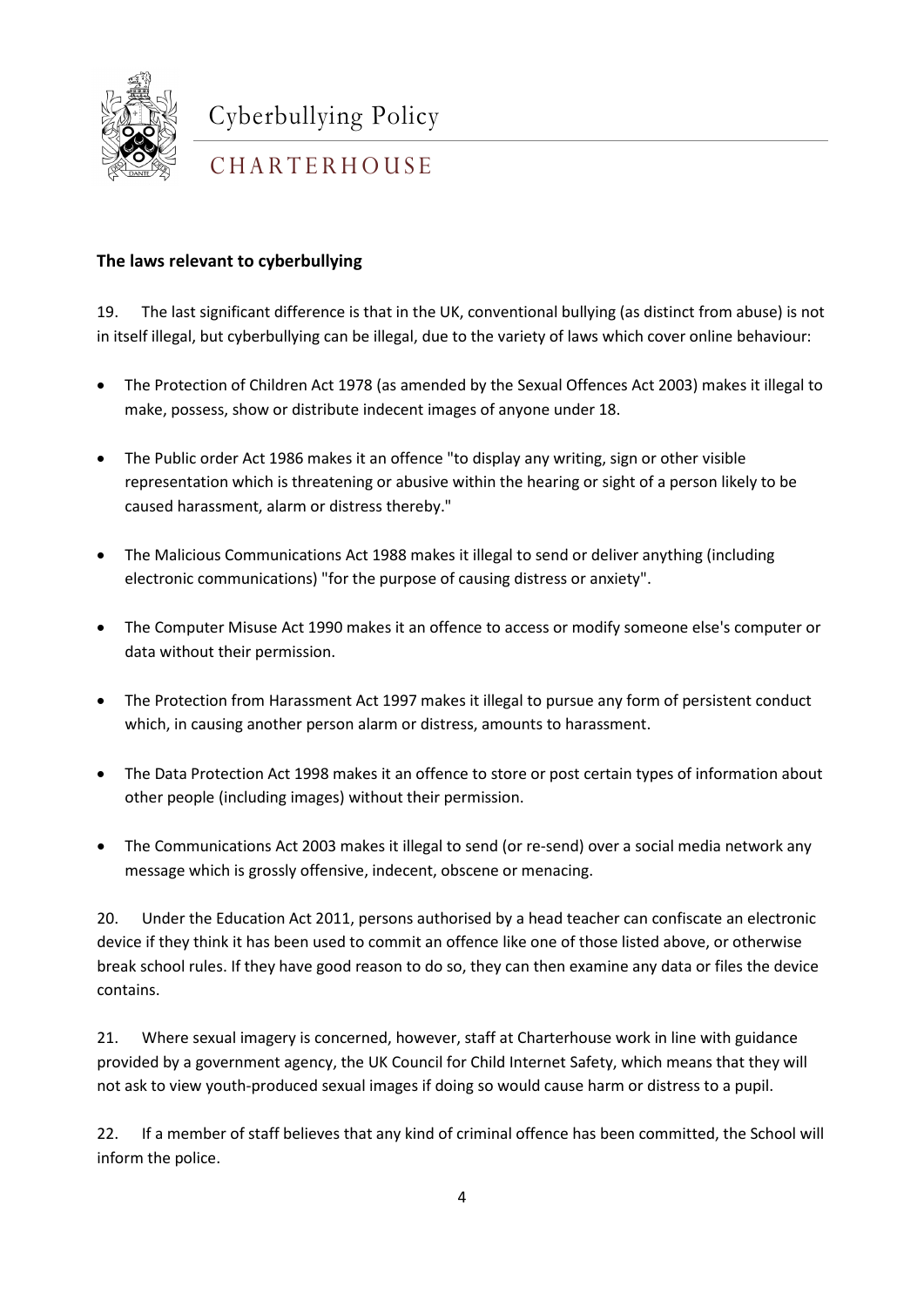

## CHARTERHOUSE

#### **Varieties of cyberbullying:**

23. The first variety of cyberbullying is the use of any platform or device to cause someone distress or harm though the use of written text or the spoken word. This includes (but is not limited to):

- posting rumours, lies or inaccurate information
- taunting, mocking, insulting or humiliating someone
- threatening or otherwise attempting to intimidate someone
- making sexual, violent, or otherwise abusive comments directed against someone (including comments on supposed sexual behaviour, especially of girls)
- making silent calls or sending anonymous, unsolicited messages
- sending malicious messages which, although they do not directly name someone, are clearly about a person who will be recognised by a community or user group
- tagging text (including 'chat') by or about someone, or photos or films by or of them, with comments which are designed to be offensive or provocative ('trolling')
- sending messages in an apparently deliberate attempt to isolate or exclude someone, or to separate them from others
- harassing someone by (for example) deliberately trying to follow and perhaps comment on all of their interests and moves online ('cyberstalking')
- attempting to force someone to do or say something by threatening to reveal something about them (blackmail)
- threatening to reveal someone's (supposed) sexual orientation without their knowledge, understanding or permission ('outing')
- attempting to trick or manipulate someone into doing, saying or revealing something ('grooming')

1 the use of image or film. This includes (but is not limited to): 24. The second variety is the use of any platform or device to cause someone distress or harm though

- using any device to take pictures or make films of someone without their informed agreement, but with the potential for later causing them distress; for example, making and/or sharing films of attacks on others;
- digitally manipulating images so as to humiliate or insult someone, and/or sharing or posting such images on any platform;
- making or sharing images of someone which by their nature are threatening or intimidating;
- sending anonymous, unsolicited images or films;
- making or sharing images or films which ridicule or undermine someone so as to isolate or exclude them socially;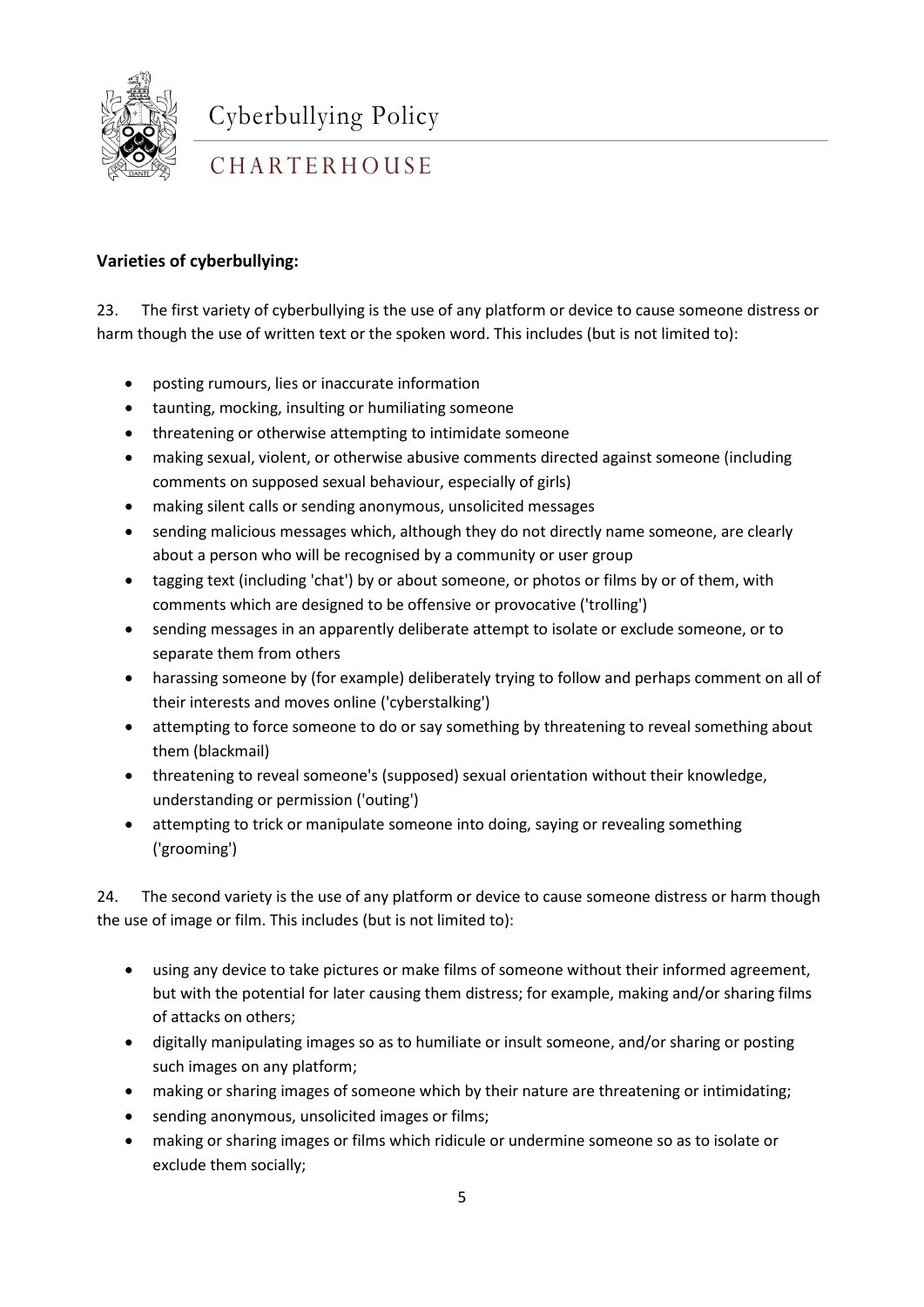

### CHARTERHOUSE

• making and/or sharing images of another person which are sexualised (see 32/33 below).

25. Third, the use of any device or platform to cause someone distress or harm by impersonating or otherwise misrepresenting them. This includes (but is not limited to):

- creating fake social networking profiles or web pages
- sending or posting information in someone else's name
- interfering with someone's own information after gaining access to it without their knowledge or permission
- 'borrowing' or stealing someone's device and using it to cause distress to a third person, so as to make that person believe the device's owner is responsible.

26. Fourth, the use of any platform to bombard someone else's device with information so as to render it slow or unusable.

#### **The Advice we give to pupils**

27. In addition to helping pupils understand the definitions and examples above, Charterhouse will give the following advice to them via dedicated PSHE sessions or form assemblies, and via well-trained and well-informed Tutors, Beaks and other staff:

28. You should be aware that a very large number of people on the internet are not who they say they are, and do your best to avoid creating opportunities for others to bully or abuse you. Be extremely careful when tempted to reveal personal information about yourself online or anywhere else (full name, date of birth, home, school or email address, mobile number), and do not post easily identifiable images of yourself in public. Never give your passwords or PINs to anyone else, and never leave an 'unlocked' device unattended.

29. You should be very careful about what you write in emails and messages, or the comments you make and images you post online, because these things can very quickly run completely out of your control. They may be used against you or come back to haunt you, even many years in the future. Understand 'privacy settings' and use them to your advantage. If you would not feel comfortable wearing a comment or image publicly on your T-shirt, do not post it online.

30. You should remember that most social media sites nowadays have a facility for reporting unwelcome or generally offensive behaviour online. Make use of that facility if you need to. Stand up and be counted for the sake of a decent community — many sites require only two or three complaints to block or sanction a user behaving unpleasantly.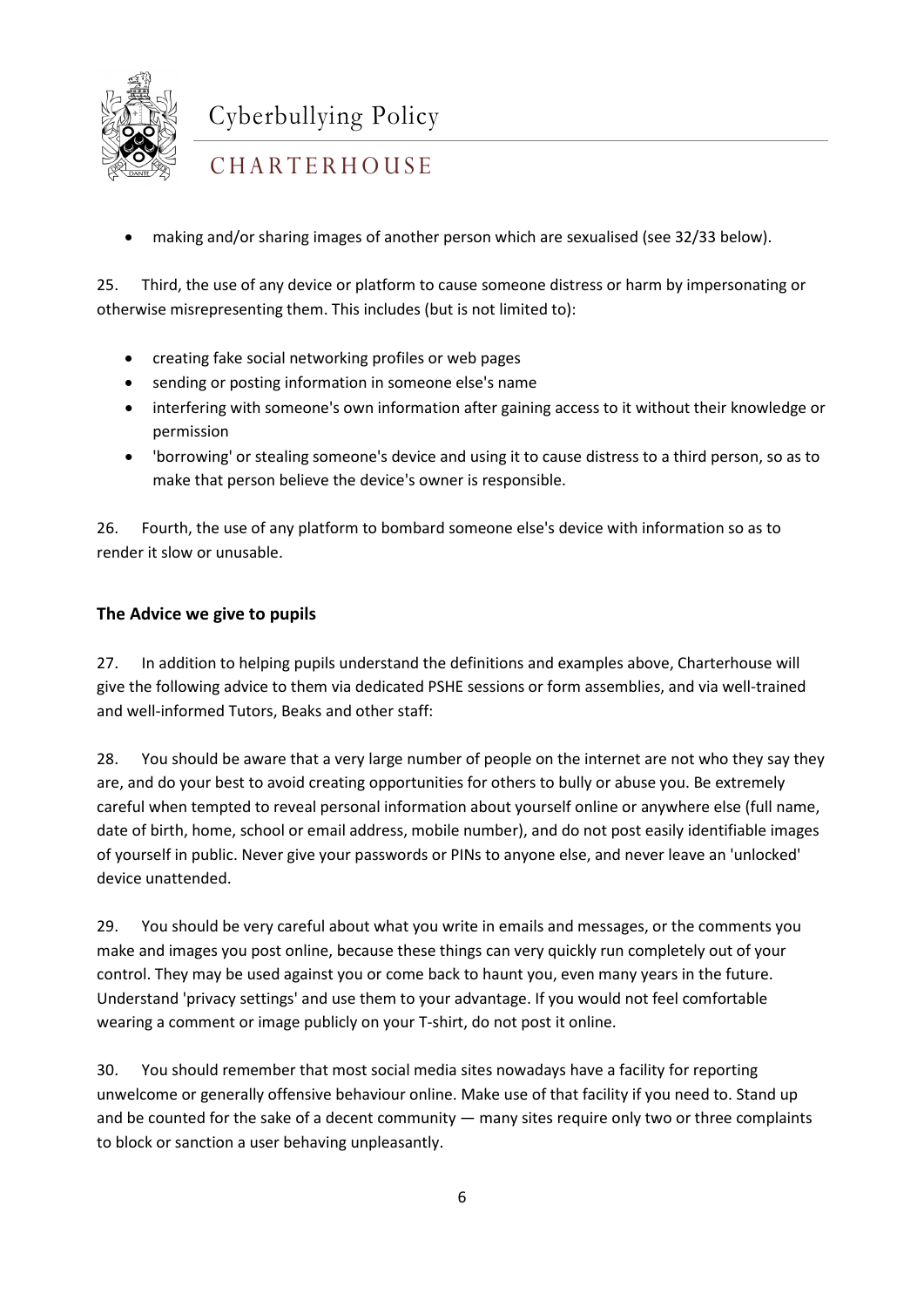

## CHARTERHOUSE

31. However, if you see a message, image or film which goes beyond 'unwelcome' and actually causes you or someone else personal distress, do not reply, or retaliate, or delete, or forward it. What to do next depends on what kind of message or image it is.

32. You must remember that making, forwarding, copying, posting or printing out a sexually suggestive image of someone under 18 (including nude or semi-nude photographs) is a criminal offence. This is true even if the people involved think they have consented to it. In theory, to "make, possess, show or distribute an indecent image" can amount to no more than clicking on it to view it (or extreme adult pornography such as bestiality, rape or torture).

33. If you think you may have received such an image, tell an adult as soon as possible. Remember that if the message, image or film is particularly distressing to you (perhaps because it is sexualised), you can ask that no-one amongst the School staff actually views it. Alternatively, all Charterhouse pupils have a 'Click CEOP' button on their Intranet home page, which allows them directly to contact CEOP (the national police agency which deals with online abuse). There are many other sources of information for pupils, several of which are listed in paragraphs 43 and 44 below.

34. If you think you are the victim of some other kind of cyberbullying, try to keep a copy of the message or image if you are able — perhaps using screenshot or 'Print Screen' copy to clipboard. Make a note of any relevant information such as time, content and caller ID.

35. You have the right not to be bullied, but we cannot help you if we do not know. If you are being cyberbullied, or you believe someone else is, speak to someone about it: perhaps your parent, your Tutor, a peer-supporter, your Housemaster or your Matron. If you tell a member of School staff, we will ask you how you would prefer to handle it, and work with you to find a solution.

1 School will work with your parents to make this contact on your behalf. 36. If distressing messages or images have been sent to you from outside the School system or posted about you on the internet, we can help you put an end to it. For example, the I.T. Department will be able to offer detailed technical advice on contacting specific service providers, and (if necessary) the

37. Be particularly careful about inadvertently creating opportunities for other pupils to be cyberbullied by making casual comments or joining in with conversations which appear to be harmless fun. The nature of electronic communication means that these situations can quickly spiral out of control and drag you into something you would not normally choose to be involved with.

38. You should be aware, also, that posting comments about (or images of) another pupil from a remote location using 3G or 4G, or a device at home or even in another country, will not render you immune from the charge of cyberbullying back at School.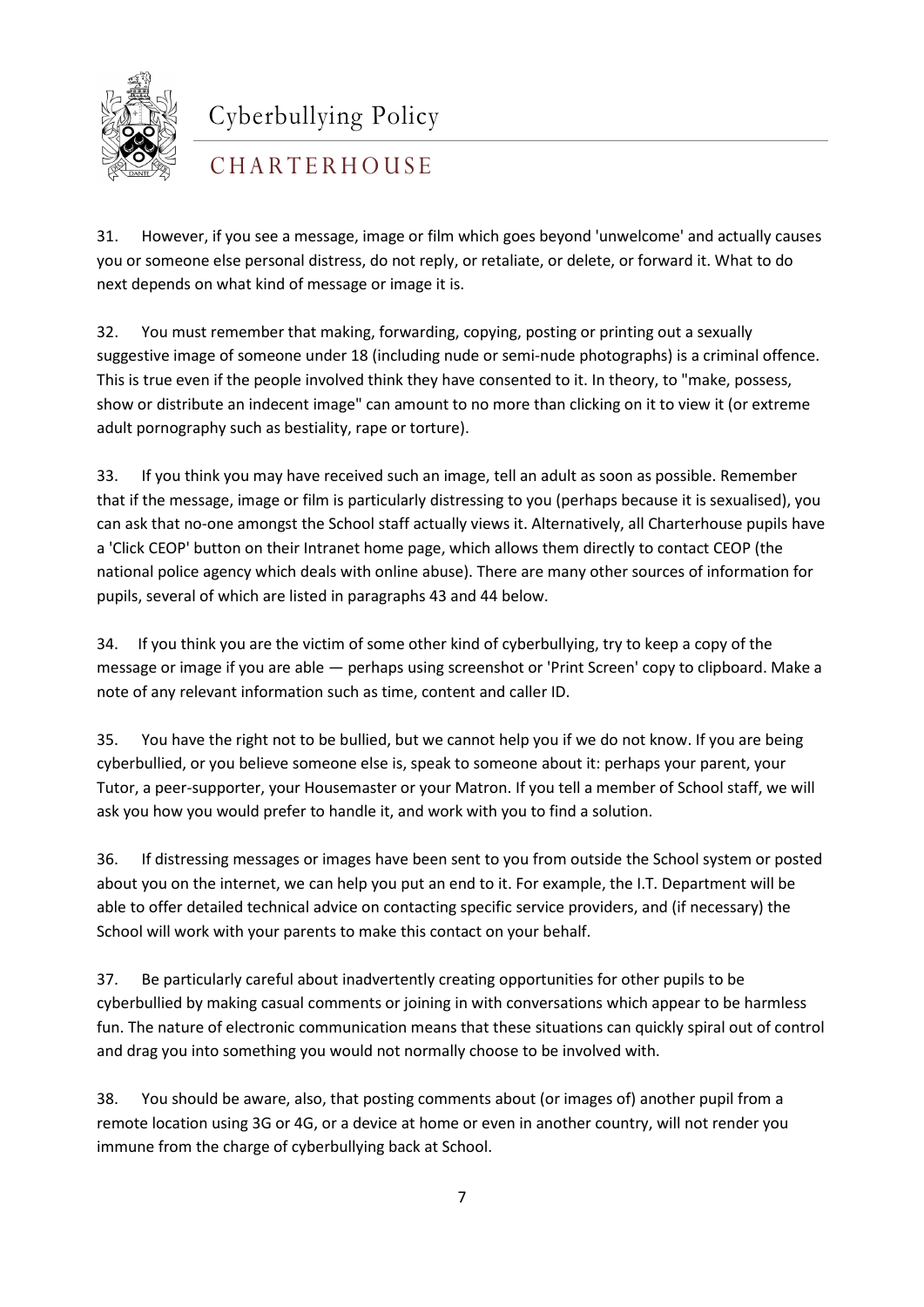

CHARTERHOUSE

### **Charterhouse's expectations of staff, and further information**

39. Charterhouse staff are required to be familiar with the definitions and examples of cyberbullying outlined in this policy, and to support the School in its efforts to eliminate all kinds of bullying. They are also required to report any suspicions about cyberbullying or potential instances of it in exactly the same manner as described in paragraphs 13-18 of the School's Anti-bullying policy. It is especially important that the Deputy Head (Pastoral) is made aware of every case of potential cyberbullying, so that all concerns can be appropriately logged and form part of a broader overview.

40. All members of staff are required to inform the Designated Safeguarding Lead (or the police, or local authority, as appropriate) immediately of any instances of cyberbullying which could involve sexualised or physically violent comments, images and films, or anything which could potentially amount to abuse as defined in the School's Safeguarding and Child Protection Policy. In such cases, staff should not try to investigate or make a judgement, but simply pass on their concerns quickly and clearly, as detailed in that document.

41. Staff should be aware that the police require to be informed of any incident which might constitute a hate crime, here meaning any message, image or film which appears to be motivated by hostility or prejudice based on a person's race or perceived race; religion or perceived religion; sexual orientation or perceived sexual orientation; disability or perceived disability; and any crime motivated by hostility or prejudice against a person who is transgender or perceived to be transgender.

42. The School will always follow the advice of the police or local authority. When the School is dealing with instances of cyberbullying internally, it will provide support for the victim which will include assisting them to remove the offending material, and (if necessary) contacting service providers. The School may seek general (not pupil-specific) advice from the [UK Safer Internet Centre's](https://www.saferinternet.org.uk/contact-us#:%7E:text=For%20media%20and%20press%20enquiries,%40saferinternet.org.uk.)  [professionals' online safety helpline.](https://www.saferinternet.org.uk/contact-us#:%7E:text=For%20media%20and%20press%20enquiries,%40saferinternet.org.uk.)

1 young person. Staff should be able to offer pupils guidance on who to contact if they believe they are 43. All staff should be aware that "just turn it off!" is usually not helpful advice to offer a child or being cyberbullied, especially during School holidays:

[Childline's "get support" page](https://www.childline.org.uk/get-support/) (Childline is run by the NSPCC)

[CEOP's "make a report" page](https://ceop.police.uk/safety-centre/) (this is a police agency, but offers advice directly to children)

[Internet Watch Foundation's "make a report" page](https://report.iwf.org.uk/en) (pupils can use this if they stumble across something they think might be illegal)